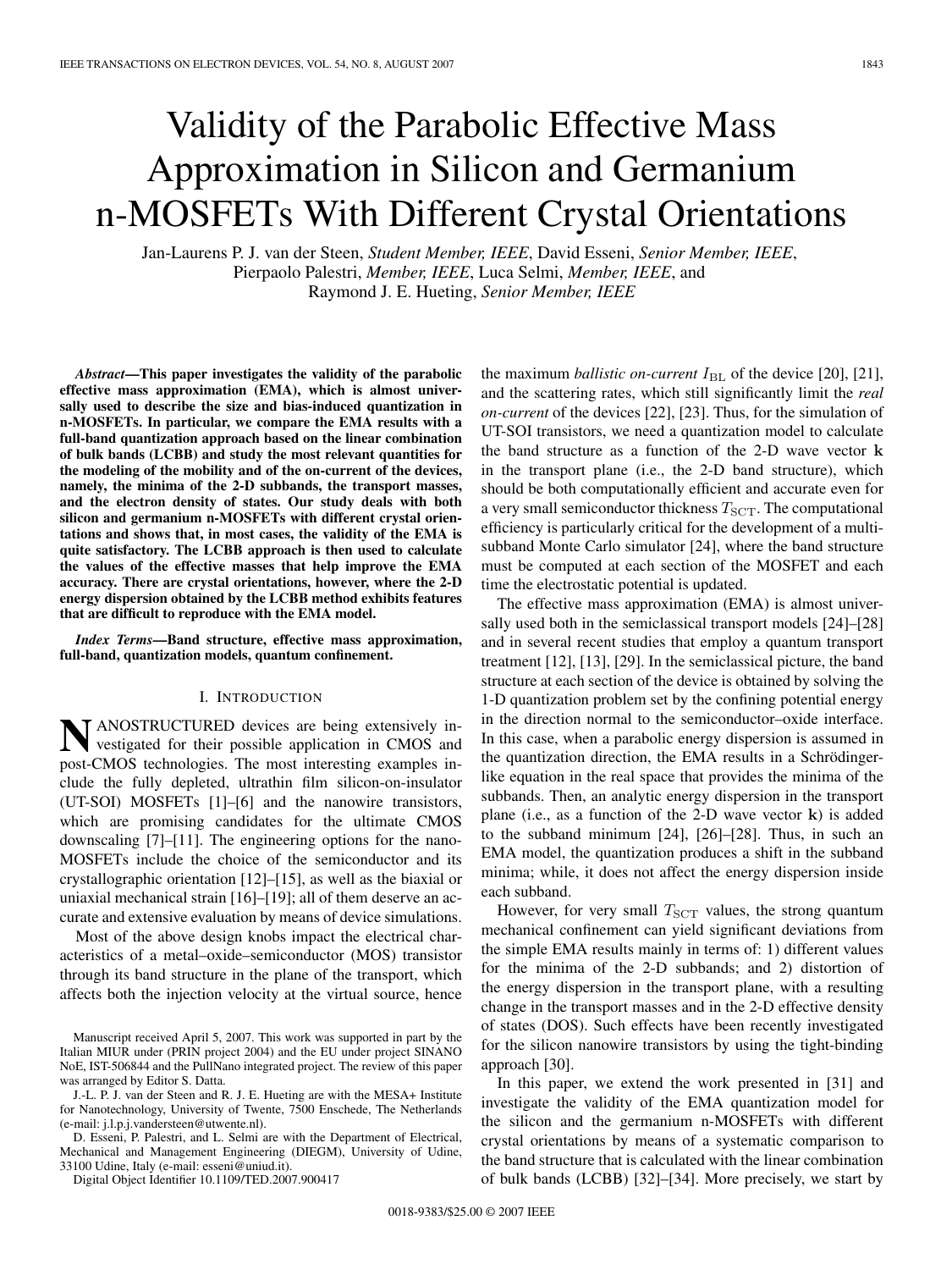discussing the differences in the minima of the 2-D subbands that are obtained with either the EMA or the LCBB model. Then, we extract the transport masses from the LCBB band structure for different  $T_{SCT}$  values and compare the numerically calculated 2-D DOS of the LCBB method with the analytical expressions of the EMA model. The overall results on the validity of the EMA approach are quite reassuring, and the accuracy of the EMA model can be improved by adjusting the transport masses for very thin semiconductor thicknesses.

# II. LCBB BAND STRUCTURE CALCULATION

The LCBB approach is an accurate full-band method for the calculation of the band structure in nanostructured devices, and it is based on the expansion of the *unknown* eigenfunction in terms of the bulk Bloch functions of the constituent semiconductor. As implied by (1), shown at the bottom of the page, we used a confining potential energy to mimic the band discontinuity at the semiconductor–oxide interface; specifically, we embraced a single material approximation, which seems reasonable for the semiconductor–oxide heterojunctions where the band discontinuity is very large.

If we let z be the quantization direction and  $U(z)$  the confining potential energy, then, for each **k** vector in the transport plane, the allowed energies  $\epsilon_{\mu}(\mathbf{k})$  are calculated by solving the eigenvalue problem [34] where  $\mu$  is the index of the eigenvalue (i.e., the subband index),  $A_{\mu}^{(n)}(\mathbf{k}, k_z)$  denotes the coefficients of the *unknown* eigenfunction,  $U_T(q_z)$  is the Fourier transform of  $U(z)$ ,  $(2\pi/L)$  is the spacing used for the discretization of  $k_z$ , and  $G_z$  is the magnitude of a reciprocal lattice vector in the  $k_z$  direction. Furthermore,  $E_{\rm FB}^{(n)}(\mathbf{k}, k_z)$  is the energy in the *n*th band of the bulk crystal conduction band, and  $f_{k_z,k'_z}^{(n,n')}(\mathbf{k},G_z)$ denotes an appropriate *overlap integral* of the periodic parts  $u_{n,\mathbf{k},k_z}$  of the Bloch functions [34], [35]. The index  $n'$  runs over the number  $n_{\text{FB}}$  of bands of the bulk crystal included in the calculations; in all the calculations, we have used the two lowest bands of the bulk crystal conduction band.

From (1) we clearly see that, in the LCBB method we have to calculate the Fourier transform of the potential  $U(z)$ so that  $U(z)$  has to feature a finite potential energy barrier at the semiconductor–oxide interface, which is hereafter denoted with  $U_B$ . Furthermore, (1) also clarifies that the fullband energy  $E_{\text{FB}}^{(n)}(\mathbf{k},k_z)$  of the constituent semiconductor is an input of the LCBB method. We have used the well-established nonlocal-pseudopotential (NLP, [36]) method to determine both the full-band dispersion  $E_{\text{FB}}^{(n)}(\mathbf{k},k_z)$  and the overlap factors  $f_{k_z,k'_z}^{(n,n')}$  (k,  $G_z$ ) that enter (1). The parameters for the NLP procedure were taken from [36] for silicon and from [37] for germanium.

#### TABLE I

PARAMETERS OF THE EMA MODEL FOR DIFFERENT MATERIALS AND QUANTIZATION DIRECTIONS. FOR EACH VALLEY,  $n_{\nu}$  Is the DEGENERACY,  $m_z$  Is the Quantization Mass, and  $m_{le}$  and  $m_{te}$  Are THE LONGITUDINAL AND TRANSVERSE MASS OF THE ELLIPTIC ENERGY DISPERSION AROUND THE MINIMUM (IN UNIT OF  $m_0$ ), RESPECTIVELY.  $\Delta E$  Denotes the Energy Split Between the Valleys in the Bulk SEMICONDUCTOR. THE EFFECTIVE MASSES  $m_z,\,m_{le},$  AND  $m_{te}$  Have BEEN OBTAINED AS EXPLAINED IN [40] FROM THE LONGITUDINAL AND THE TRANSVERSE MASSES OF THE BULK CRYSTAL ENERGY DISPERSION BY USING THE VALUES 0.916 $m_0$  and 0.19 $m_0$  for the  $\Delta$  Valleys of THE BULK SILICON,  $1.6m_0$  AND  $0.093m_0$  for the  $\Lambda$  Valleys, 0.888 $m_0$  AND 0.194 $m_0$  for the  $\Delta$  Valleys, and 0.05 $m_0$ FOR THE Γ VALLEY OF THE BULK GERMANIUM

|    | Quant.Dir. | Valley          | $n_{\nu}$      | $\Delta E$ [eV]  | $m_{te}$ | $m_{le}$ | m <sub>z</sub> |
|----|------------|-----------------|----------------|------------------|----------|----------|----------------|
| Si | (001)      | $D_{0.916}$     | $\overline{2}$ | $\boldsymbol{0}$ | 0.190    | 0.190    | 0.916          |
|    |            | $D_{0.19}$      | $\overline{4}$ | $\theta$         | 0.190    | 0.916    | 0.190          |
|    | (110)      | $D_{0.315}$     | 4              | $\theta$         | 0.190    | 0.553    | 0.315          |
|    |            | $D_{0.19}$      | $\overline{2}$ | $\theta$         | 0.190    | 0.916    | 0.190          |
|    | (111)      | $D_{0.268}$     | 6              | $\overline{0}$   | 0.190    | 0.674    | 0.268          |
| Ge | (110)      | $L_{0.25}$      | $\overline{2}$ | $\theta$         | 0.093    | 0.595    | 0.25           |
|    |            | $L_{0.093}$     | $\overline{2}$ | $\Omega$         | 0.093    | 1.60     | 0.093          |
|    |            | $D_{0.318}$     | 4              | 0.189            | 0.194    | 0.541    | 0.318          |
|    |            | $D_{0.194}$     | $\overline{2}$ | 0.189            | 0.194    | 0.888    | 0.194          |
|    |            | $\Gamma_{0.05}$ | 1              | 0.145            | 0.05     | 0.05     | 0.05           |

All the results shown in the following of the paper have been obtained by solving directly (1) with no further approximations. As explained in [34], the  $k_z$  values included in (1) must vary in a periodicity interval of the reciprocal lattice space along the  $k_z$  direction, namely, in an interval of length 2,  $2\sqrt{2}$ , and  $\sqrt{3}$  for the (100), (110), and (111) quantization direction, respectively. Throughout the paper, we express the wave vectors in units of  $(2\pi/a_0)$ , where the lattice constant  $a_0$  is 0.543 and 0.565 nm for silicon and germanium, respectively. The 2-D band structure is calculated with the LCBB method by varying the wave vector **k** in (1), where **k** plays the role of a parameter.

Fig. 1 illustrates the lowest subband versus the 2-D **k** vector for the inversion layer of a Si(100) SOI MOSFET. The  $D_{0.916}$ 2-D valley is clearly observed at the point  $\mathbf{k} = (0,0)$ , whereas the  $D_{0.19}$  valleys are at the points  $\mathbf{k} = (\pm 0.85, 0)$  and  $\mathbf{k} =$  $(0, \pm 0.85)$  (see Table I for the labels of the valleys). As it can be seen in Fig. 1, in general, the valleys of the 2-D electron gas are not located at the point  $\mathbf{k} = (0, 0)$ ; hence, when we analyze the energy dispersion of a 2-D valley with the LCBB method, we must solve (1) along the lines in the **k** plane that run across the minimum of the valley. Furthermore, the value of **k** in the plots that correspond to a given valley is always obtained as the displacement with respect to the **k** point that corresponds to the minimum of the valley [i.e.,  $\mathbf{k} = (0,0)$  for the  $D_{0.916}$  valley or  $\mathbf{k} = (\pm 0.85, 0)$  and  $\mathbf{k} = (0, \pm 0.85)$  for the  $D_{0.19}$  valleys].

$$
E_{FB}^{(n)}(\mathbf{k},k_z)A_{\mu}^{(n)}(\mathbf{k},k_z) + \frac{2\pi}{L} \sum_{n',k'_z} \left\{ U_T(k'_z - k_z) f_{k_z,k'_z}^{(n,n')}(\mathbf{k},0) + \sum_{G_z} U_T(k'_z - k_z + G_z) f_{k_z,k'_z}^{(n,n')}(\mathbf{k},G_z) \right\}
$$

$$
\times A_{\mu}^{(n')}(\mathbf{k},k'_z) = \epsilon_{\mu}(\mathbf{k}) A_{\mu}^{(n)}(\mathbf{k},k_z) \quad (1)
$$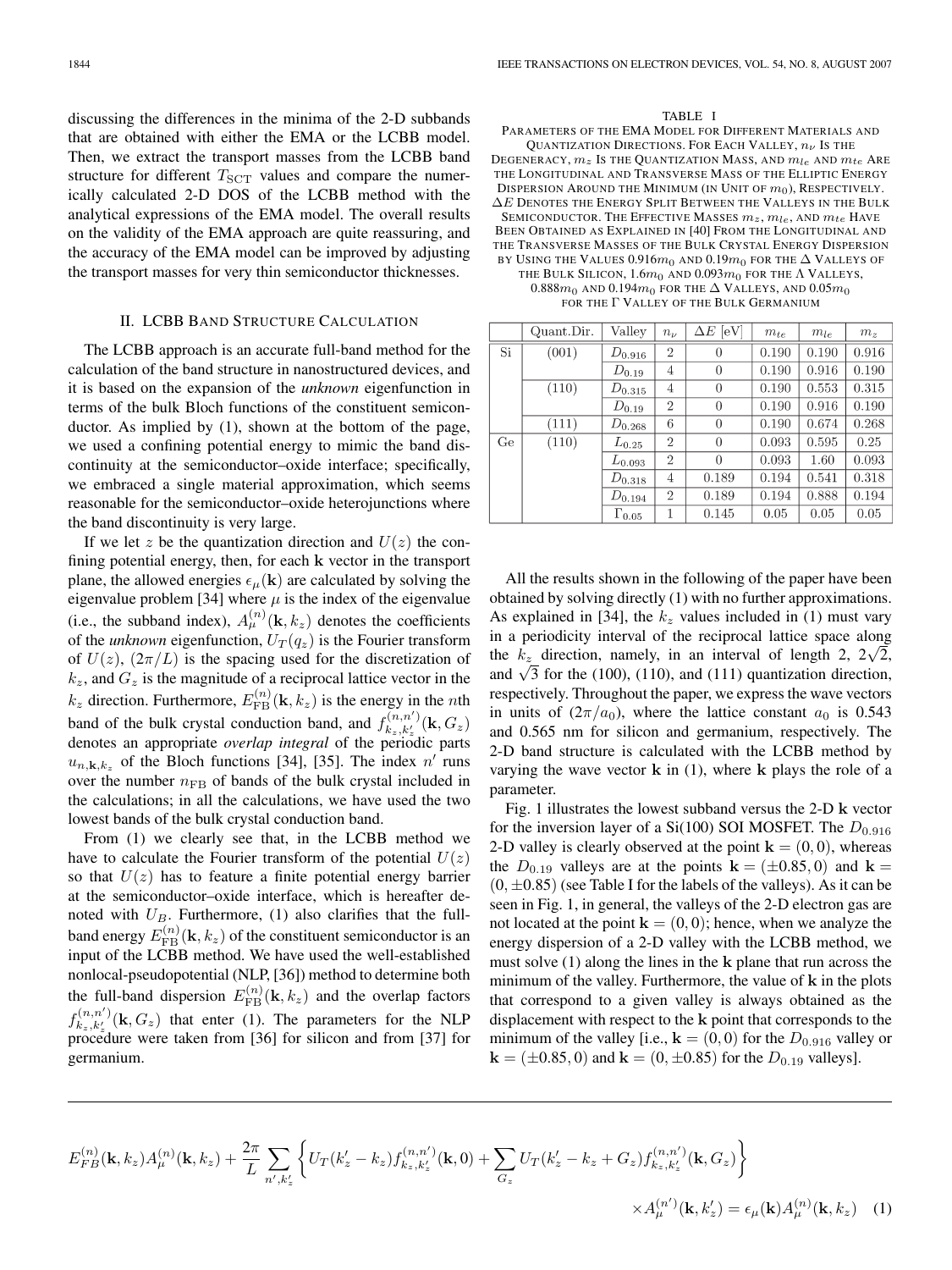

Fig. 1. Si(100). Square well with  $T_{SCT} = 3$  nm. Contour plot for the lowest eigenvalue  $\epsilon_0(\mathbf{k})$  versus the wave vector **k** obtained by solving (1). The energy levels are 0.06, 0.4, 1.0, and 1.8 eV for the solid lines and 0.2, 0.7, 1.4, and 2.15 eV for the dashed lines. The axes are in unit of  $2\pi/a_0$ . The square indicates the first Brillouin zone of the 2-D electron gas. The lowest valley is the  $D_{0.916}$  valley located at the point  $\mathbf{k} = (0,0)$ , whereas the  $D_{0.19}$  valleys are at the points  $\mathbf{k} = (\pm 0.85, 0)$  and  $\mathbf{k} = (0, \pm 0.85)$  (see Table I for the label of the valleys).

# III. COMPARISON BETWEEN LCBB AND EMA RESULTS

Both the EMA and the LCBB methods can be used for any confining potential energy  $U(z)$ ; however, we decided to compare the two models by using a very simple square well with a finite barrier  $U_B$ . The width  $T_{\text{SCT}}$  of the well is thus the parameter that governs the *strength* of the quantum mechanical confinement. In the following, the energy values reported in the graphs are referred to the bottom of the square well.

In the EMA approach, we assume a parabolic energy dispersion in the quantization direction with a quantization mass  $m_z$ , so that the minima of the 2-D subbands are obtained by the well-known Schrödinger-like equation in the real space [25]– [27], [38]. The eigenvalues of a square well are known in an analytical form for an infinite barrier, whereas for a finite barrier  $U_B$ , they can be obtained by solving an algebraic transcendental equation [39]. Unless it is otherwise stated (as it happens in Fig. 6), all the results shown hereafter have been obtained with a barrier  $U_B = 3$  eV for both the EMA and the LCBB calculations.

The quantization mass  $(m_z)$ , the transverse  $(m_{te})$ , and the longitudinal mass  $(m_{\text{le}})$  employed in the EMA model are reported in Table I, and they have been obtained from the values of the longitudinal and transverse masses of the bulk crystals [40]. The effective masses for the bulk silicon and the bulk germanium (reported in the caption of Table I) have been directly extracted from the NLP calculations used as a part of the LCBB method; the values of the masses are consistent with [36] and [37].

The results of the paper are mainly focused on Si(100) transistors (which are the CMOS technology standard) and



Fig. 2. Energy dispersion for the  $D_{0.916}$  valley in a Si(100) inversion layer calculated with either the EMA or the LCBB model. (a)  $T_{SCT} = 10$  nm. (b)  $T_{\text{SCT}} = 2$  nm. The minimum is located at  $\mathbf{k} = 0$ , and  $k_x$  moves along the (010) crystal direction. Since  $\mathbf{k} = 0$  is a symmetry point, exactly the same result is obtained along the (001) direction. The LCBB calculations exhibit the *valley splitting* between the doublets of subbands [25].

on Ge(110) devices; in fact, for the germanium n-MOSFETs, the (110) wafer orientation is the most promising among the principal orientations [12], [13], [41].

#### *A. Minima of the 2-DSubbands*

Fig. 2 reports the energy dispersion for Si(100) around the  $D_{0.916}$  valley and for two values of  $T_{\rm SCT}$ . As it can be seen, the EMA approximation tracks fairly well the lowest energy branches of the LCBB band structure even for the thinnest semiconductor film. The error in the minima of the 2-D subbands increases for the higher subbands.

It is interesting to notice that the LCBB results exhibit a splitting between the two lowest subbands, which is known as valley splitting [25], and it is clearly larger in the thinner semiconductor film. The EMA model inherently assumes a perfect degeneracy for the two lowest branches of the  $D_{0.916}$ valleys; hence, the valley splitting is a feature that the EMA model does not account for [25].

At this regard, Fig. 3 reports the values of the valley splitting versus the semiconductor thickness for the Si(100)  $D_{0.916}$ valley. The splitting is larger for the second lowest than it is for the lowest doublet of subbands. The results for the lowest subband are in agreement with the values recently obtained with the tight-binding method [42]. The splitting for a given  $T_{\text{SCT}}$ is smaller than it is in a Si(100) nanowire transistor having a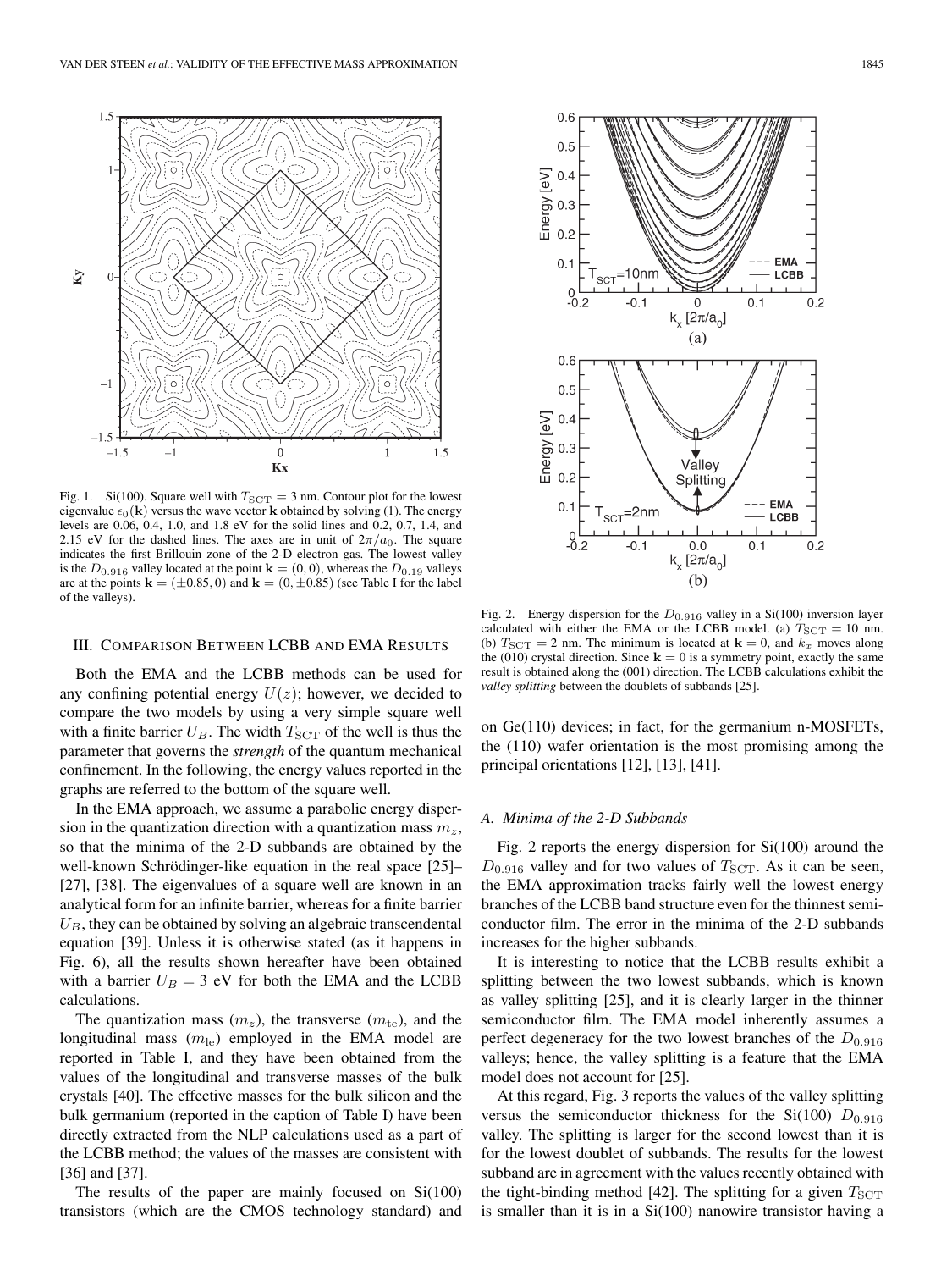

Fig. 3. Energy splitting at the minimum of the 2-D subbands versus the semiconductor thickness, calculated with the LCBB method for the Si(100)  $D_{0.916}$  valleys. The results for the lowest and the second lowest doublets of subbands are illustrated. The energy splitting of the lowest subband is small compared to the thermal energy at room temperature  $K_BT \simeq 26$  meV.



Fig. 4. Si(100). Lowest eigenvalue versus the semiconductor thickness for the  $D_{0.916}$  and  $D_{0.19}$  valleys that is calculated with either the LCBB or the EMA model. The EMA results for an infinite energy barrier  $U_B$  are obtained by setting the wave function to zero at the oxide interface.

diameter equal to  $T_{\text{SCT}}$  [30]; not surprisingly, the 2-D quantum confinement produced in a nanowire device emphasizes the valley splitting with respect to 1-D confinement in a conventional MOS transistor.

Fig. 3 shows that the *valley splitting* of the lowest subband is always small compared to the thermal energy at room temperature  $K_B T \simeq 26$  meV; hence, from a practical viewpoint, it can be neglected for the analysis of the electron devices unless very low temperatures are considered.

Fig. 4 reports the minima for the lowest subband versus  $T_{\rm SCT}$ for the  $D_{0.916}$  and the  $D_{0.19}$  valleys of Si(100). As it can be seen, the EMA approach tracks the LCBB results very well when the finite barrier  $U_B = 3$  eV is accounted for. Instead, for an infinite energy barrier (which corresponds to a null boundary condition for the wave function at the semiconductoroxide interface), the EMA minima increase well above the corresponding LCBB values for the thinnest silicon films. Fig. 5 reports the same comparison as in Fig. 4 for the  $L_{0.25}$ , the  $D_{0.318}$ , and the  $\Gamma_{0.05}$  valleys of Ge(110). Even in this case, the EMA reproduces well the minima of the different valleys and their relative position, which sets the valley that gives the dominant contribution to the inversion charge and to the current of the transistor [12], [13].



Fig. 5. Ge(110). Lowest eigenvalue versus the semiconductor thickness for the  $L_{0.25}$ ,  $D_{0.318}$ , and  $\Gamma_{0.05}$  valleys that is calculated with either the LCBB or the EMA model. The energy offset of the  $D$  and  $\Gamma$  valleys with respect to the L valleys of bulk germanium is 189 and 145 meV, respectively, as reported in Table I.



Fig. 6. Lowest eigenvalue versus the barrier height  $U_B$  for different valleys of silicon and germanium inversion layers. The semiconductor thickness is  $T_{\text{SCT}} = 2$  nm. As expected, the difference between the EMA and LCBB increases with  $U_B$ ; the effect is more clearly observed for the small quantization masses (see Table I).

Finally, Fig. 6 illustrates the impact of the barrier height  $U_B$ on the agreement between the EMA and the LCBB calculations for some of the inversion layers considered in Figs. 4 and 5 and for the thinnest semiconductor film. As it can be seen, the differences are reduced for smaller  $U_B$  values, which are representative of some *high-k* materials actively investigated as possible  $SiO<sub>2</sub>$  replacements for the gate dielectric [43]. We found that, as expected, the impact of  $U_B$  on the absolute values of the subband minima and on the agreement between the EMA and LCBB calculations is significantly smaller for larger film thicknesses  $T_{\text{SCT}}$ .

### *B. In-Plane Energy Dispersion and Transport Masses*

In the energy dispersion illustrated in Fig. 2, we can see that the EMA can reproduce fairly well not only the subband minima but also the energy dependence on the wave vector. This implies that, in the case of Fig. 2, the values for the effective masses reported in Table I can be reliably used to describe the 2-D energy dispersion.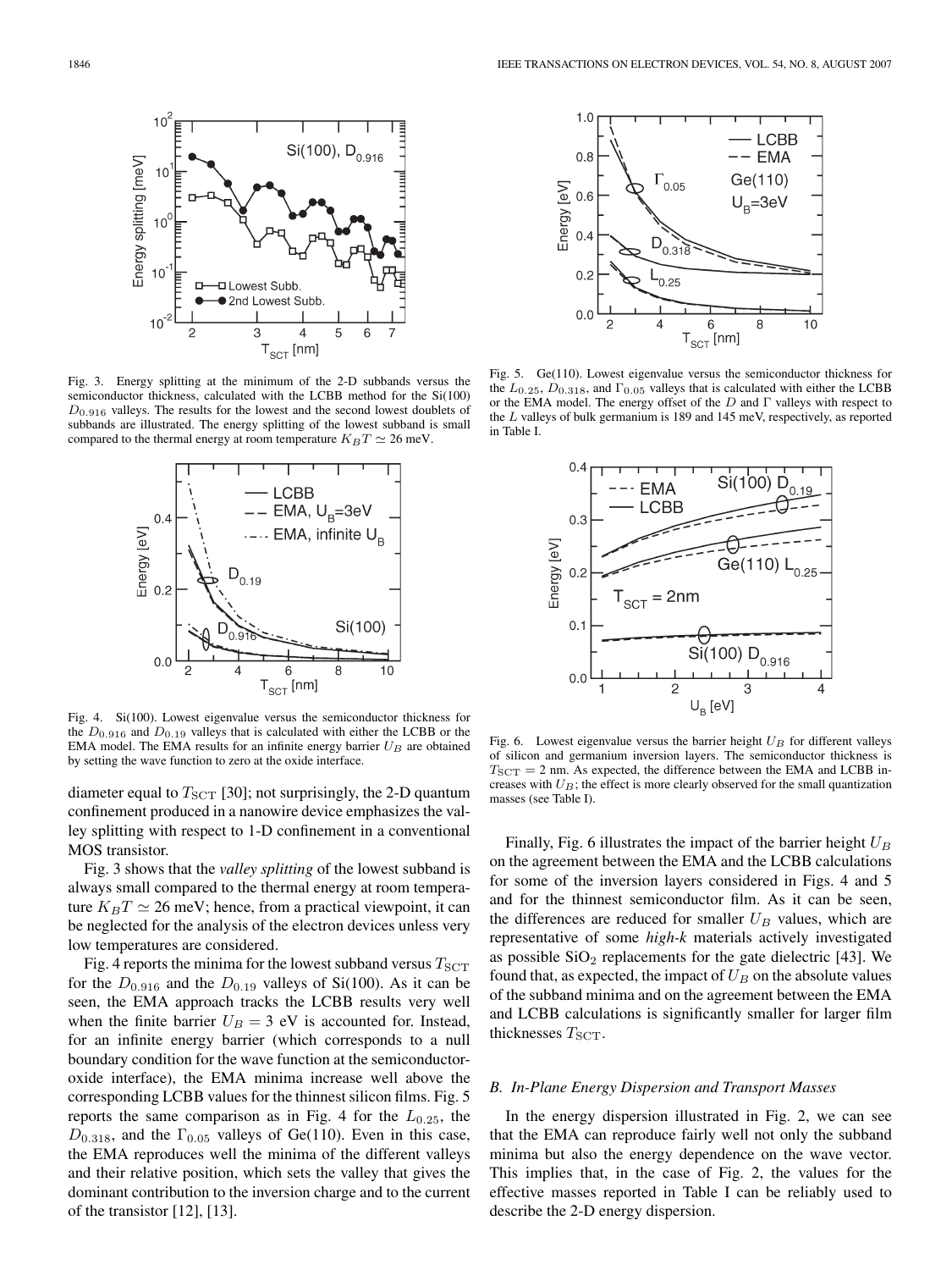

Fig. 7. Transverse ( $m_{\text{te}}$ ) and longitudinal ( $m_{\text{le}}$ ) effective masses versus the semiconductor thickness for some valleys of the  $Si(100)$  and the  $Ge(110)$ inversion layers. (a) Si(100), D<sub>0.19</sub>,  $m_{te}$ ; Ge(110), L<sub>0.25</sub>,  $m_{te}$ ; Si(110),  $D_{0.315}, m_{te}$ . (b) Ge(110),  $L_{0.25}, m_{le}$ ; Ge(110),  $D_{0.318}, m_{te}$ . These effective masses exhibit a nonnegligible dependence on  $T_{\text{SCT}}$  and deviate from the values reported in Table I for very small semiconductor thicknesses.

The values of the transport masses extracted from the LCBB calculations have been systematically studied for different semiconductor thicknesses. More precisely, we have calculated the transverse  $m_{\text{te}}$  and the longitudinal  $m_{\text{le}}$  masses for the most relevant valleys of the  $Si(100)$  and the  $Ge(110)$  inversion layers by best fitting the LCBB energy dispersion. The fitting has been always performed by taking a small energy range of 10 meV above the minimum of each valley, and the transport masses have been obtained by using a strictly parabolic energy dispersion. Fig. 7 illustrates some cases where the effective masses exhibit a nonnegligible dependence on  $T_{\text{SCT}}$  and hence a nonnegligible deviation from the values reported in Table I and routinely employed in the EMA calculations [12], [13], [41]. The effect is particularly evident for the transverse mass in the  $D_{0.19}$  valleys of Si(100).

In the cases that are not illustrated in Fig. 7, we could not identify a systematic and quantitatively relevant change of the effective masses versus  $T_{SCT}$ . Hence, in these cases, the EMA model can be reliably used with the values for the masses of Table I (derived from the masses of the bulk crystal).

However, in addition to the possible changes of the transport masses, the LCBB calculations also reveal some differences in the 2-D band structure with respect to the EMA results that cannot be simply accounted for by adjusting the EMA parameters. In this respect, we have recently pointed out that the Si(100) inversion layers exhibit a third system of valleys (in addition to  $D_{0.916}$  and  $D_{0.19}$  indicated in Table I), which



Fig. 8. Si(111).  $T_{SCT} = 2$  nm. (a) Contour plot for the lowest eigenvalue  $\epsilon_0(\mathbf{k})$  versus the wave vector **k** that is obtained by solving (1). The energy levels are 0.2, 0.65, 1.2, and 1.8 eV for the solid lines and 0.4, 0.95, 1.5, and 2.1 eV for the dashed lines. The axes are in unit of  $2\pi/a_0$ . The six degenerate minima are in **k** =  $(\pm 1.7/\sqrt{6}, 0)$  and in **k** =  $(\pm 0.85/\sqrt{6}, \pm 0.85/\sqrt{2})$ . The hexagon indicates the 2-D Brillouin zone [34]. (b) Energy dispersion along the dashed line indicated in (a) obtained with either the LCBB or the EMA model. The minimum of the LCBB calculations is no longer at the point  $k_x = 1.7/\sqrt{6}$ , as for thicker silicon films. Furthermore, the minimum predicted by the EMA overestimates the corresponding LCBB value.

is located at the boundary of the 2-D Brillouin zone, and it is typically neglected in the EMA picture [34], [35].

A case of a similarly large discrepancy between the EMA and LCBB results is illustrated in Fig. 8 for the Si(111) inversion layer. In fact, Fig. 8(a) shows the energy dispersion of the lowest subband in the **k** plane and for  $T_{\text{SCT}} = 2$  nm. The hexagon indicates the 2-D Brillouin zone, and the minimum along the positive  $k_x$  direction is at  $k_x = 1.7/\sqrt{6} \approx 0.694$ , as expected from the position of the energy minima in the 3-D Brillouin zone [34], [40]. However, Fig. 8(b) shows that for  $T_{\text{SCT}} = 2$  nm, the minimum calculated by the LCBB method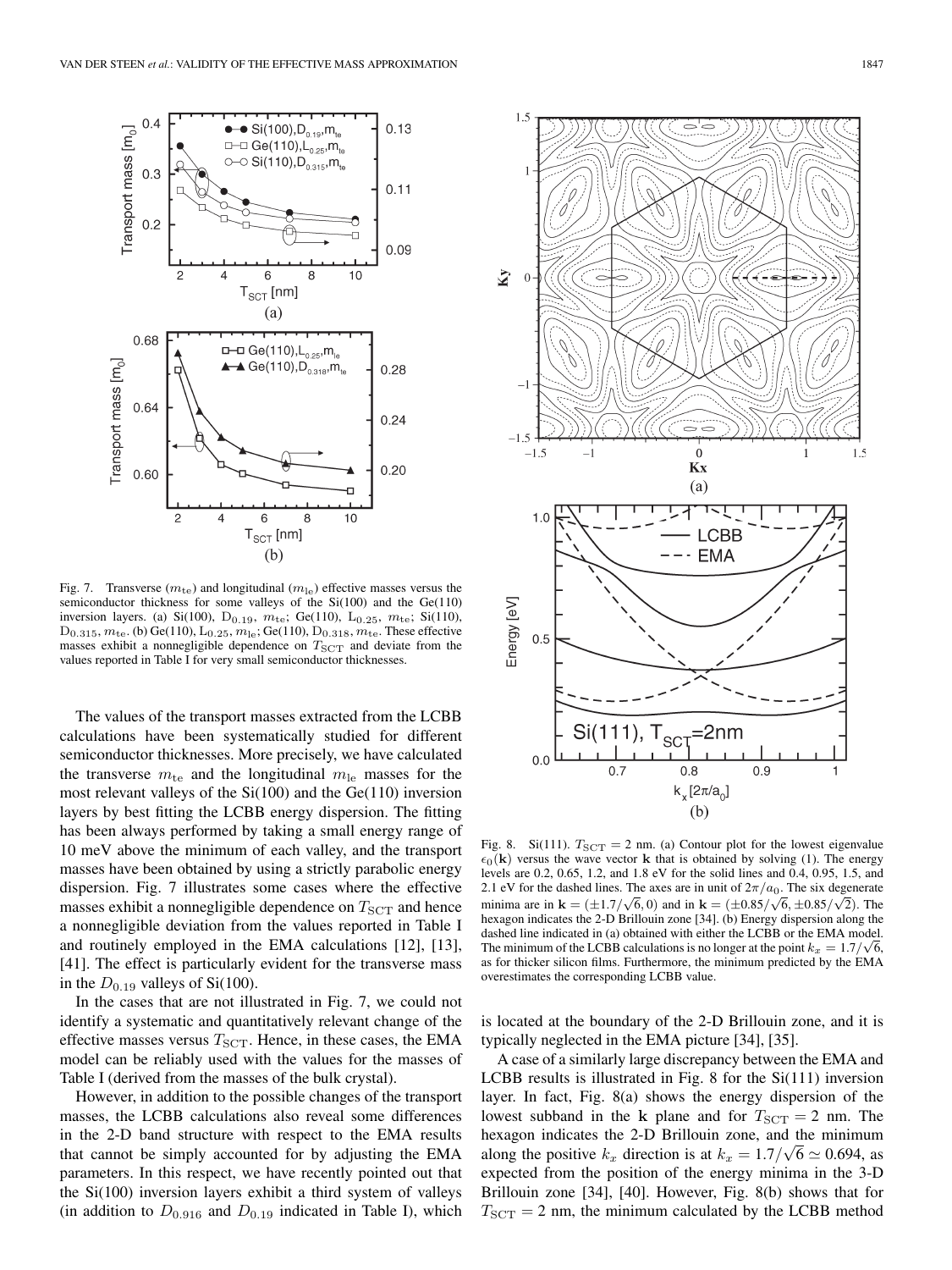tends to move toward the edge of the 2-D Brillouin zone (i.e., at  $k_x = 2.0/\sqrt{6} \approx 0.8165$ ), and its value is significantly overestimated by the EMA model. Furthermore, the LCBB band structure exhibits a flat energy branch that corresponds to an effective mass much larger than the  $m_{\text{le}} = 0.674$  value reported in Table I (and that is anyway difficult to be reproduced with a simple parabolic or nonparabolic model).

# *C. Density of States*

In order to further compare the LCBB and the EMA models, we have studied the 2-D electron density of states (DOS), which is a very important parameter because it is tightly related to the calculation of the scattering rates. The EMA model has analytical expressions for the 2-D DOS for both the parabolic and nonparabolic cases [26], [27], [38]. For the LCBB model, instead, the DOS has been numerically calculated by counting for each energy bin the **k** points in the 2-D first Brillouin zone that have an eigenvalue belonging to the energy bin. Each **k** point must be weighted for an appropriate area in the **k** plane according to the **k** discretization, which leads to the following mathematical expression

$$
D_{2D}(E) = \sum_{\mu, k_x, k_y} \frac{2\Delta k_x \Delta k_y}{(2\pi)^2 \Delta E}
$$

$$
\left\{ H \left[ \epsilon_\mu(k_x, k_y) - E + \frac{\Delta E}{2} \right] - H \left[ \epsilon_\mu(k_x, k_y) - E - \frac{\Delta E}{2} \right] \right\} \quad (2)
$$

where  $\Delta E$ ,  $\Delta k_x$ , and  $\Delta k_y$  indicate the spacing in the energy and in the **k** discretization, whereas  $H(x)$  is the step function.

Fig. 9 compares the EMA to the LCBB DOS curves for Si(100) and for  $T_{SCT} = 3$  and 2 nm. The EMA results have been obtained either for the transport masses of Table I or for the values corrected according to the  $T_{\text{SCT}}$  dependence shown in Fig. 7. As it can be seen, the conventional two-valley picture typically employed in the EMA approach tends to underestimate the DOS. By including the contribution of the X-valley at the edge of the 2-D Brillouin zone [34], [35] and by employing the  $T_{\text{SCT}}$ -dependent transport masses, the agreement between the EMA and the LCBB results becomes good up to energies around 0.6 eV above the lowest minimum. This is the energy range of practical interest to simulate the  $I_{DS}$  in the transistors of modern CMOS technologies, where the supply voltage is 1 V or below.

Fig. 10 shows the comparison between the EMA and the LCBB DOS for Ge(110). Even in this case, the agreement is fairly good in the range of most practical interest, and the use of the  $T_{\text{SCT}}$  dependent masses reported in Fig. 7 makes the EMA results closer to the LCBB calculations. For Si(111), instead, Fig. 11 shows that the agreement between the EMA and the LCBB results is worse. In particular, in the case of  $T_{SCT} = 2$  nm, the LCBB DOS features a peak at an energy



Fig. 9. Electron 2-D DOS versus energy for Si(100) that is obtained with either the LCBB or the EMA model. (a)  $T_{SCT} = 3$  nm. (b)  $T_{SCT} = 2$  nm. The EMA nonparabolic model that employs only the  $D_{0.916}$  and  $D_{0.19}$  valleys tends to underestimate the DOS calculated by the LCBB method. A better agreement with the LCBB calculations is obtained by adding the X-valley to the EMA model [34]. For the EMA case, we show (dashed and long-dashed lines) the results that employ the transport masses defined in Table I and (filled circles) the results that have been obtained by using for each  $T_{\text{SCT}}$  value the corresponding transport masses reported in Fig. 7. In this latter case, the Xvalleys have been accounted for.

appreciably lower than the lowest available states according to the EMA model. This peak of DOS clearly stems from the flat energy branch in the LCBB energy dispersion illustrated in Fig. 8(b), which results in a DOS that decreases with the energy for very low energy values. This latter behavior cannot be reproduced by an EMA model, even if we adjust the masses. Hence, we conclude that, in the case of  $Si(111)$  and at very small silicon thicknesses, it is problematic to follow the LCBB results with an EMA approach.

# IV. DISCUSSION AND CONCLUSION

In this paper, we have systematically investigated the validity of the EMA quantization model for the silicon and the germanium n-MOSFETs with different crystal orientations. To this purpose, we have used the LCBB full-band quantization model to study the main parameters that govern the electron density and the transport in the inversion layers: the minima of the 2-D subbands, the transport masses, and the 2-D DOS.

The comparison of the EMA results to the LCBB calculations indicates that the simplified EMA approach can quite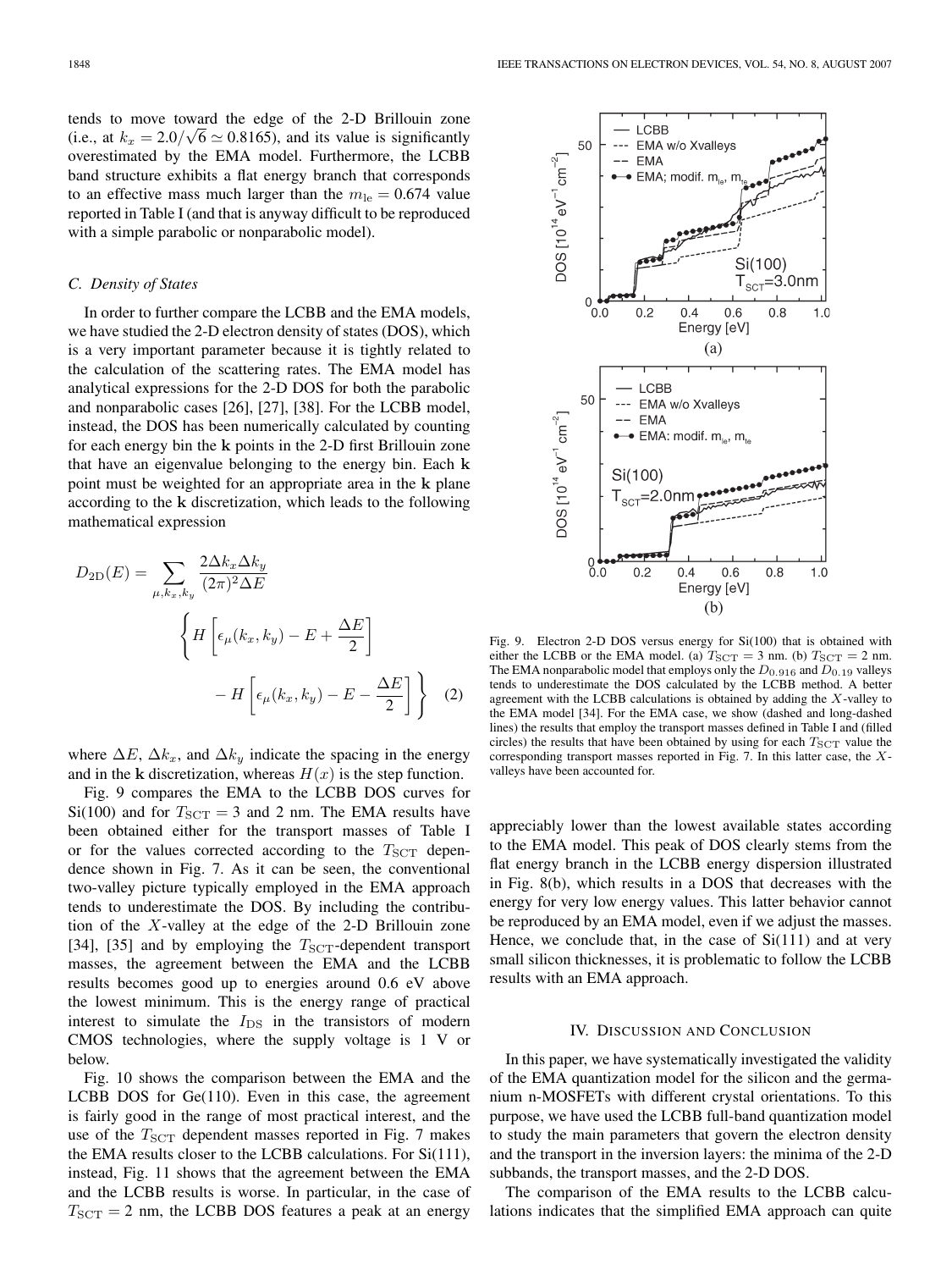

Fig. 10. Electron 2-D DOS versus energy for Ge(110) that is obtained with either the LCBB or the EMA model. For the EMA case, we show the results that employ the transport masses defined in Table I and the results that have been obtained by using for each  $T_{\text{SCT}}$  value the corresponding transport masses reported in Fig. 7. (a)  $T_{SCT} = 3$  nm. (b)  $T_{SCT} = 2$  nm. The agreement of the EMA to the LCBB calculations is fairly good up to an energy about 0.6 eV above the minimum of the lowest subband.

accurately reproduce the minima of the 2-D subbands provided that a finite value of the semiconductor–oxide barrier is accounted for. When the EMA is used with a null boundary condition for the wave function at the semiconductor–oxide interface, instead, the results for  $T_{\text{SCT}}$  values below approximately 5 nm significantly deviate from the LCBB calculations, which inherently employ a finite semiconductor–oxide barrier.

In some quantization directions, the LCBB method points out that by scaling  $T_{\text{SCT}}$ , the 2-D energy dispersion is not merely shifted (as it happens in an EMA model), but an appreciable distortion of the energy to **k** relation is produced. We have quantified this effect by extracting from the LCBB calculations the effective transport masses and illustrated their possible dependence on  $T_{\text{SCT}}$  and the deviations from the values typically employed in the EMA model.

In most cases, the changes of the transport masses are modest, at least for the crystal directions of largest technological interest. However, in some cases, the LCBB approach points out that the confining potential energy changes the position of the energy minima in the 2-D Brillouin zone and produces branches in the 2-D energy dispersion that are hard to be reproduced with a simple parabolic or nonparabolic model [see the discussion of Figs. 8 and 11 for the Si(111) inversion layers].

As a general conclusion, it can be stated that the EMA model is fairly reliable even for very thin silicon films; in



Fig. 11. Electron 2-D DOS versus energy for Si(111) that is obtained with either the LCBB or the EMA model. (a)  $T_{SCT} = 3$  nm. (b)  $T_{SCT} = 2$  nm. In the case of the thinnest semiconductor film, we see a clear peak of the DOS according to the LCBB calculations at energies below the lowest states obtained with the EMA model.

some cases, its accuracy can be improved by changing the transport masses as illustrated in Fig. 7. Our results have been obtained by using a schematic, square well, confining potential. However, we verified that the main trends are fully verified even in a triangular well; hence, they are expected to be of general validity for the electron inversion layers of n-MOS transistors.

### ACKNOWLEDGMENT

The authors would like to thank Prof. J. Schmitz for his constant support and encouragement during this work.

#### **REFERENCES**

- [1] M. Jurczak, T. Skotnicki, M. Paoli, B. Tormen, J. Martins, J. L. Regolini, D. Dutartre, P. Ribot, D. Lenoble, R. Pantel, and S. Monfray, "Siliconon-nothing (SON)—An innovative process for advanced CMOS," *IEEE Trans. Electron Devices*, vol. 47, no. 11, pp. 2179–2187, Nov. 2000.
- [2] E. Suzuki, K. Ishii, S. Kanemaru, T. Maeda, T. Tsutsumi, T. Sekigawa, K. Nagai, and H. Hiroshima, "Highly suppressed short-channel effects in ultrathin SOI n-MOSFETs," *IEEE Trans. Electron Devices*, vol. 47, no. 2, pp. 354–359, Feb. 2000.
- [3] D. Esseni, M. Mastrapasqua, G. K. Celler, C. Fiegna, L. Selmi, and E. Sangiorgi, "Low field electron and hole mobility of SOI transistors fabricated on ultra-thin silicon films for deep sub-micron technology application," *IEEE Trans. Electron Devices*, vol. 48, no. 12, pp. 2842–2850, Dec. 2001.
- [4] D. Esseni, M. Mastrapasqua, G. K. Celler, C. Fiegna, L. Selmi, and E. Sangiorgi, "An experimental study of mobility enhancement in ultrathin SOI transistors operated in double-gate mode," *IEEE Trans. Electron Devices*, vol. 50, no. 3, pp. 802–808, Mar. 2003.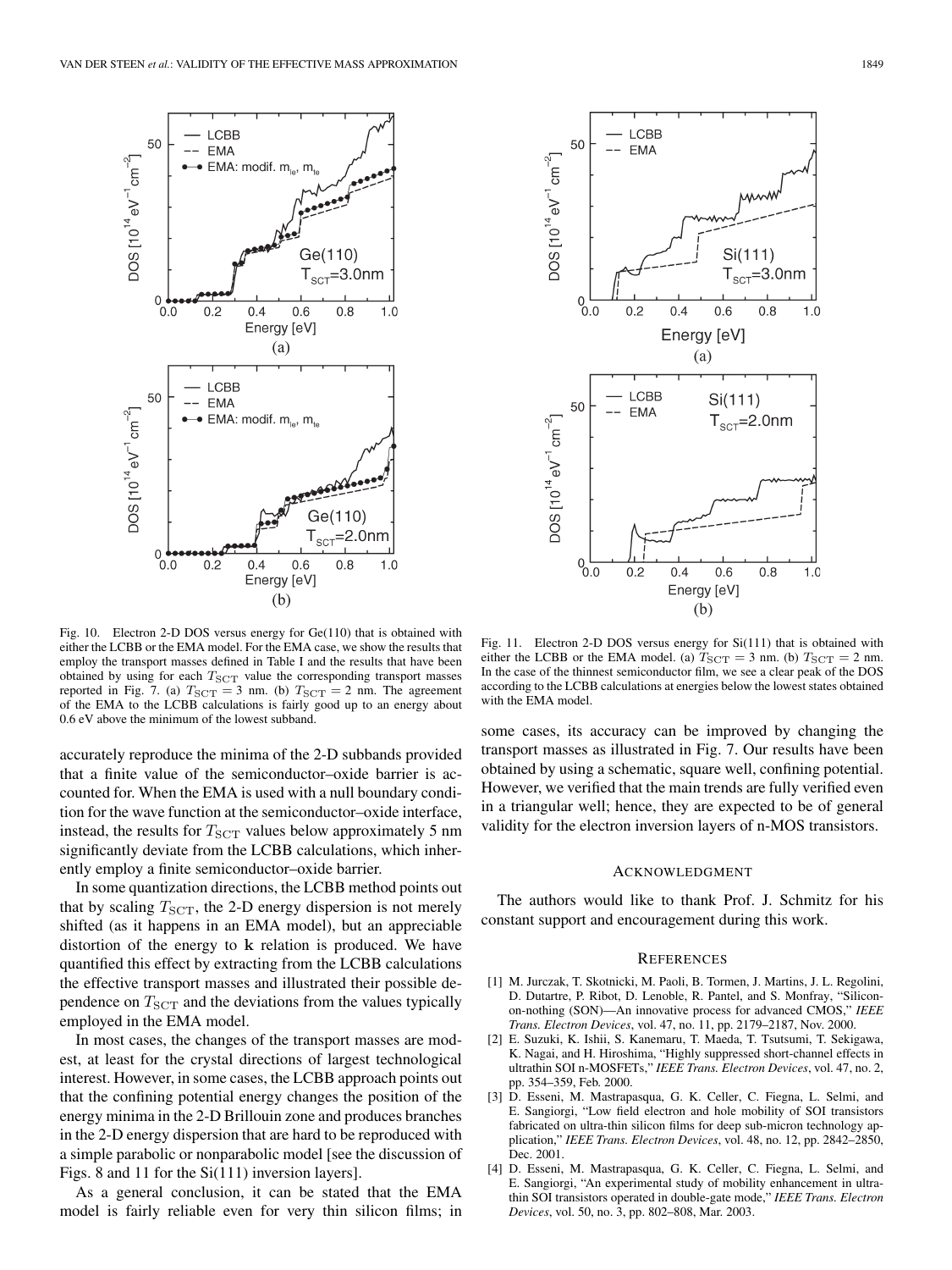- [5] K. Uchida, J. Koga, R. Ohba, and T. S. Takagi, "Experimental evidences of quantum–mechanical effects on low-field mobility, gate-channel capacitance and threshold voltage of ultrathin body SOI MOSFETs," in *IEDM Tech. Dig.*, 2001, pp. 633–636.
- [6] K. Uchida, H. Watanabe, A. Kinoshita, J. Koga, T. Numata, and S. Takagi, "Experimental study on carrier transport mechanisms in ultrathin-body SOI n- and p-MOSFETs with SOI thickness less than 5 nm," in *IEDM Tech. Dig.*, 2002, pp. 47–50.
- [7] K. Morimoto, T. Hirai, K. Yuki, and K. Morita, "Fabrication and transport properties of silicon quantum wire gate-all-around transistor," *Jpn. J. Appl. Phys.*, vol. 35, no. 2B, pp. 853–857, 1996.
- [8] Y. S. Tang, G. Lin, J. H. Davies, J. G. Williamson, and C. D. W. Wilkinson, "Quantized conductance in a long silicon inversion wire," *Phys. Rev. B, Condens. Matter*, vol. 45, no. 23, pp. 13 799–13 802, 1992.
- [9] M. Je, S. Han, I. Kim, and H. Shin, "A silicon quantum wire transistor with one-dimensional subband effects," *Solid State Electron.*, vol. 44, no. 12, pp. 2207–2212, Dec. 2000.
- [10] J. Wang, E. Polizzi, and M. Lundstrom, "A computational study of ballistic silicon nanowire transistors," in *IEDM Tech. Dig.*, 2003, pp. 695–698.
- [11] C. M. Lieber, "Nanowires as building blocks for nanoelectronics and nanophotonics," in *IEDM Tech. Dig.*, 2003, pp. 300–302.
- [12] T. Low, Y. T. Hou, M. F. Li, C. Zhu, A. Chin, G. Samudra, L. Chan, and D. L. Kwong, "Investigation of performance limits of germanium doublegated MOSFETs," in *IEDM Tech. Dig.*, 2003, p. 691.
- [13] S. E. Laux, "Simulation study of Ge n-channel 7.5 nm DGFETs of arbitrary crystallographic alignment," in *IEDM Tech. Dig.*, 2004, p. 135.
- [14] A. Pethe, T. Krishnamohan, D. Kim, S. Oh, H. S. P. Wong, Y. Nishi, and K. C. Saraswat, "Investigation of the performance limits of III–V doublegate n-MOSFETs," in *IEDM Tech. Dig.*, 2005, pp. 605–608.
- [15] A. Rahman, G. Klimeck, and M. Lundstrom, "Novel channel materials for ballistic nanoscale MOSFETs: Bandstructure effects," in *IEDM Tech. Dig.*, 2005, pp. 601–604.
- [16] J. Welser, J. L. Hoyt, S. Takagi, and F. Gibbons, "Strain dependence of the performance enhancement in strained-Si n-MOSFETs," in *IEDM Tech. Dig.*, 1994, pp. 373–376.
- [17] K. Rim, J. L. Hoyt, and F. Gibbons, "Fabrication and analysis of deep submicron strained-Si n-MOSFETs," *IEEE Trans. Electron Devices*, vol. 47, no. 7, pp. 1406–1415, Jul. 2000.
- [18] T. Mizuno, N. Sugiyama, T. Tezuka, T. Numata, and S. Takagi, "Highperformance strained-SOI CMOS devices using thin film SiGe-oninsulator technology," *IEEE Trans. Electron Devices*, vol. 50, no. 4, pp. 988–994, Apr. 2003.
- [19] T. Mizuno, N. Sugiyama, T. Tezuka, Y. Moriyama, S. Nakaharai, and S. Takagi, "[110]-surface strained-SOI CMOS devices," *IEEE Trans. Electron Devices*, vol. 52, no. 3, pp. 367–374, Mar. 2005.
- [20] M. Lundstrom, "Elementary scattering theory of the Si MOSFET," *IEEE Electron Device Lett.*, vol. 18, no. 7, pp. 361–363, Jul. 1997.
- [21] F. Assad, Z. Ren, D. Vasileska, S. Datta, and M. Lundstrom, "On the performance limits for Si MOSFET's: A theoretical study," *IEEE Trans. Electron Devices*, vol. 47, no. 1, pp. 232–240, Jan. 2000.
- [22] P. Palestri, D. Esseni, S. Eminente, C. Fiegna, E. Sangiorgi, and L. Selmi, "Understanding quasi-ballistic transport in nano-MOSFETs. Part I: Scattering in the channel and in the drain," *IEEE Trans. Electron Devices*, vol. 52, no. 12, pp. 2727–2735, Dec. 2005.
- [23] S. Eminente, D. Esseni, P. Palestri, C. Fiegna, L. Selmi, and E. Sangiorgi, "Understanding quasi-ballistic transport in nano-MOSFETs. Part II: Technology scaling along the ITRS roadmap," *IEEE Trans. Electron Devices*, vol. 52, no. 12, pp. 2736–2743, Dec. 2005.
- [24] L. Lucci, P. Palestri, D. Esseni, and L. Selmi, "Multi-subband Monte Carlo modeling of nano-MOSFETs with strong vertical quantization and electron gas degeneration," in *IEDM Tech. Dig.*, 2005, pp. 631–634.
- [25] T. Ando, A. Fowler, and F. Stern, "Electronic properties of twodimensional systems," *Rev. Mod. Phys.*, vol. 54, no. 2, pp. 437–672, Apr. 1982.
- [26] M. V. Fischetti and S. E. Laux, "Monte Carlo study of electron transport in silicon inversion layers," *Phys. Rev. B, Condens. Matter*, vol. 48, no. 4, pp. 2244–2274, Jul. 1993.
- [27] C. Jungemann, A. Edmunds, and W. L. Engl, "Simulation of linear and nonlinear electron transport in homogeneous silicon inversion layers," *Solid State Electron.*, vol. 36, no. 11, pp. 1529–1540, 1993.
- [28] S. C. Williams, K. W. Kim, and W. C. Holton, "Ensemble Monte Carlo study of channel quantization in a 25 nm n-MOSFET," *IEEE Trans. Electron Devices*, vol. 47, no. 10, pp. 1864–1872, Oct. 2000.
- [29] S. E. Laux, A. Kumar, and M. V. Fischetti, "Analysis of quantum ballistic electron transport in ultrasmall silicon devices including space-charge and geometric effects," *J. Appl. Phys.*, vol. 95, no. 10, pp. 5545–5582, 2004.
- [30] J. Wang, A. Rahman, A. Ghosh, G. Klimeck, and M. Lundstrom, "On the validity of the parabolic effective-mass approximation for the  $I-V$  calculation of silicon nanowire transistors," *IEEE Trans. Electron Devices*, vol. 52, no. 7, pp. 1589–1595, Jul. 2005.
- [31] J. L. van der Steen, D. Esseni, P. Palestri, and L. Selmi, "Validity of the effective mass approximation in silicon and germanium inversion layers," in *Proc. Int. Workshop Comput. Electron.*, 2006, p. 301.
- [32] L. Wang and A. Zunger, "Linear combination of bulk bands method for large-scale electronic structure calculations on strained nanostructures," *Phys. Rev. B, Condens. Matter*, vol. 59, no. 24, pp. 15 806–15 818, 1999.
- [33] F. Chirico, A. Di Carlo, and P. Lugli, "Efficient Self-consistent pseudopotential calculation of nanostructured devices," *Phys. Rev. B, Condens. Matter*, vol. 64, no. 4, p. 045 314, Jun. 2001.
- [34] D. Esseni and P. Palestri, "Linear combination of bulk bands method for investigating the low-dimensional electron gas in nanostructured devices, *Phys. Rev. B, Condens. Matter*, vol. 72, no. 16, pp. 165 342.1–165 342.14, 2005.
- [35] D. Esseni and P. Palestri, "Fullband quantization analysis reveals a third valley in (001) silicon inversion layers," *IEEE Electron Device Lett.*, vol. 26, no. 6, pp. 413–415, Jun. 2005.
- [36] J. R. Chelikowsky and M. L. Cohen, "Nonlocal pseudopotential calculations for the electronic structure of eleven diamond and zinc-blende semiconductors," *Phys. Rev. B, Condens. Matter*, vol. 14, no. 2, pp. 556– 582, 1976.
- [37] M. V. Fischetti and J. M. Higman, "Theory and calculation of the deformation potential electron-phonon scattering rates in semiconductors," in *Monte Carlo Device Simulation: Full Band and Beyond*. K. Hess, Ed., Norwell, MA: Kluwer, 1991, ch. 5.
- [38] D. K. Ferry and S. M. Goodnick, *Transport in Nanostructures*. Cambridge, U.K.: Cambridge Univ. Press, 1997.
- [39] D. K. Ferry, *Quantum Mechanics—An Introduction for Device Physicists and Electrical Engineers*. Bristol, U.K.: Inst. Phys. Publishing, 1995.
- [40] F. Stern and W. E. Howard, "Properties of semiconductor surface inversion layers in the electric quantum limit," *Phys. Rev.*, vol. 163, no. 3, pp. 816–835, 1967.
- [41] M. De Michielis, D. Esseni, and F. Driussi, "Trade-off between electron velocity and density of states in ballistic nano-MOSFETs," in *Proc. Eur. Solid State Device Res. Conf.*, 2005, pp. 165–168.
- [42] T. B. Boykin, G. Klimeck, M. Friesen, S. N. Coppersmith, P. von Allmen, F. Oyafuso, and S. Lee, "Valley splitting in low-density quantum-confined heterostructures studied using tight-binding models," *Phys. Rev. B, Condens. Matter*, vol. 70, no. 16, p. 165 325, Oct. 2004.
- [43] G. D. Wilk, R. M. Wallace, and J. M. Anthony, "High-k gate dielectrics: Current status and materials properties considerations," *J. Appl. Phys.*, vol. 89, no. 10, pp. 5243–5275, 2001.



**Jan-Laurens P. J. van der Steen** (S'06) was born in Wageningen, The Netherlands, on December 26, 1980. He received the M.Sc. degree in electrical engineering from the University of Twente, Enschede, The Netherlands, in 2006. He is currently working toward the Ph.D. degree in the Semiconductor Components Group, MESA+ Institute for Nanotechnology, University of Twente.

His research topic is device physics, with a focus on modeling and simulation of carrier transport in very thin semiconductor layers.